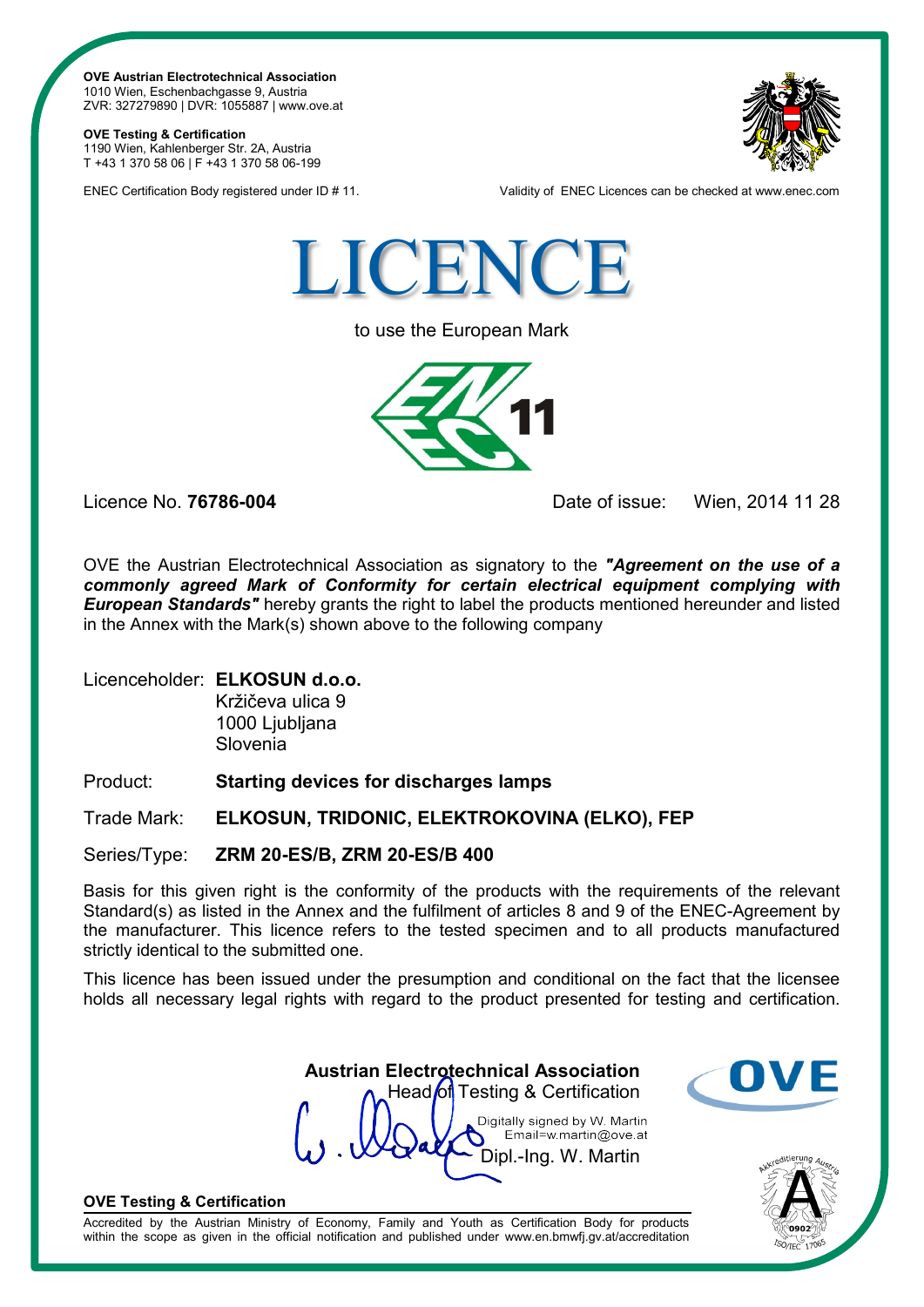

**Annex to Licence No. 76786-004** Wien, 2014 11 28 Page 1/4

| Hersteller<br>Manufacturer                              | Elkosun d.o.o.<br>Tržaška c. 23<br>2000 Maribor<br>Slovenia                                                                      |  |  |
|---------------------------------------------------------|----------------------------------------------------------------------------------------------------------------------------------|--|--|
| Fertigungsstätte(n)<br>Factory location(s)              | Elkosun d.o.o.<br>Tržaška c. 23<br>2000 Maribor<br>Slovenia                                                                      |  |  |
| Typenbezeichnung<br>Type reference                      | <b>ZRM 20-ES/B</b><br><b>ZRM 20-ES/B 400</b>                                                                                     |  |  |
| Prüfbericht<br><b>Test Report</b>                       | TGM-VA EE 29045B SFT-1/SFT-2<br><b>TGM-VA EE 29045C SFT-1/SFT-2</b><br><b>TGM-VA EE 29045d SFT</b><br><b>TGM-VA EE 35907 SFT</b> |  |  |
| Nationale Bestimmung(en)<br><b>National Standard(s)</b> | ÖVE/ÖNORM EN 61347-1:2012-01-01<br>ÖVE/ÖNORM EN 61347-2-1+A1:2006-10-01<br>ÖVE/ÖNORM EN 60927:2008-06-01                         |  |  |
| Europanorm(en)<br>European Standard(s)                  | EN 61347-1:2008 + A1:2011<br>EN 61347-2-1:2001 + A1:2006<br>EN 60927:2007                                                        |  |  |
| Ersatz für Zertifikat<br>Superseded licence             | 7590-055 Rev. 01 dated 2009 02 13                                                                                                |  |  |
| Anmerkung(en)<br>Remark(s)                              | <b>WMT-procedure</b>                                                                                                             |  |  |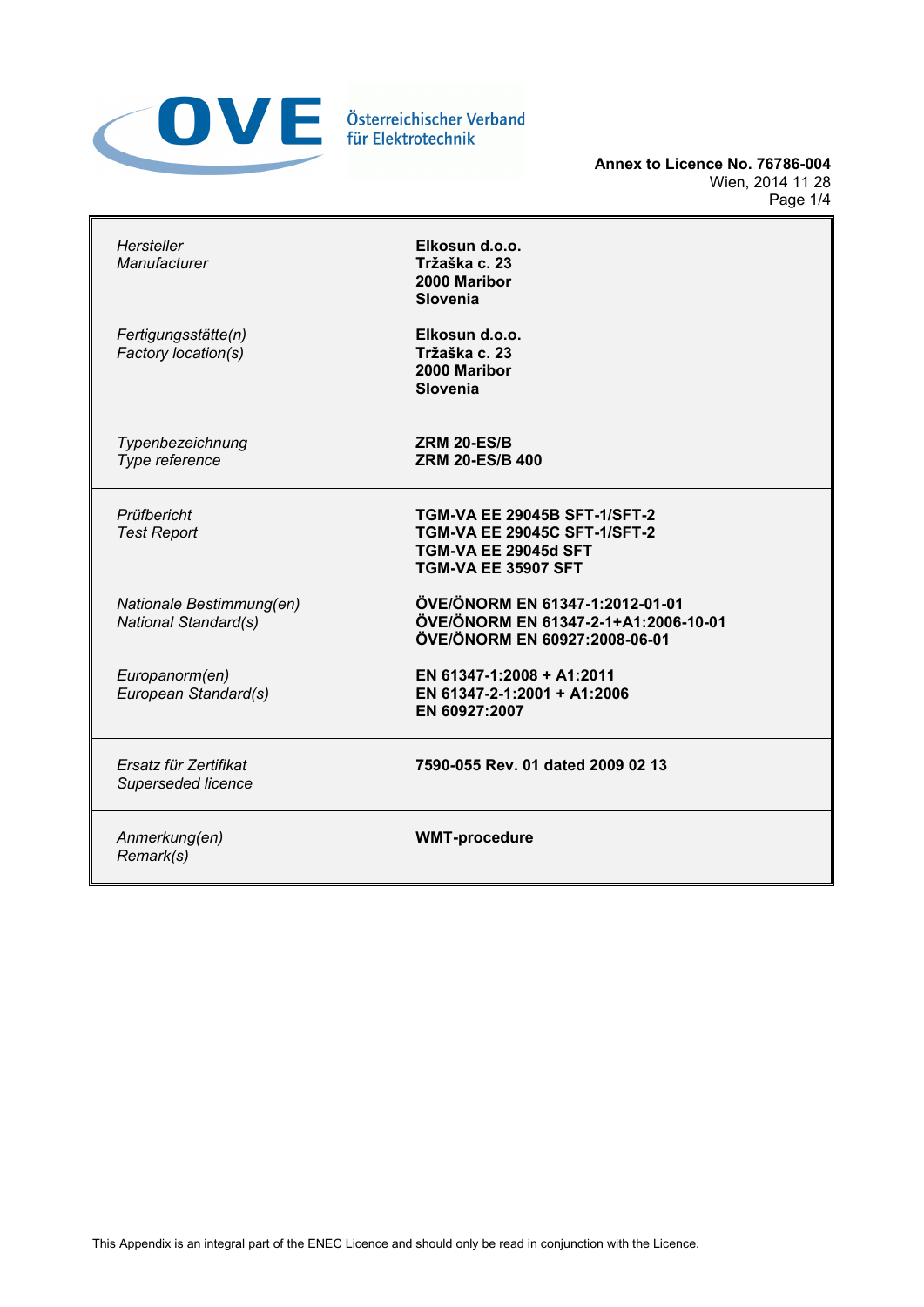

**Annex to Licence No. 76786-004** Wien, 2014 11 28 Page 2/4

*Nennspannung Rated voltage*

*Lampenleistung Power of lamp*

*Lampentyp(en) Lamp identification*

*Max. Betriebstemperatur tc Rated max. operating temperature tc*

*Zündspannung Peak voltage*

*Beschreibung des Aufbaus Description of construction*

**220-240 V, 50/60 Hz (type ZRM 20-ES/B) 380-440 V, 50/60 Hz (type ZRM 20-ES/B 400)**

**1000-2000 W (type ZRM 20-ES/B) 2000-3500 W (type ZRM 20-ES/B 400)**

**Hi-pressure discharge lamps, metal halide (HI)**

**105°C**

**max. 5,0 kVp**

**Built-in starting devices.**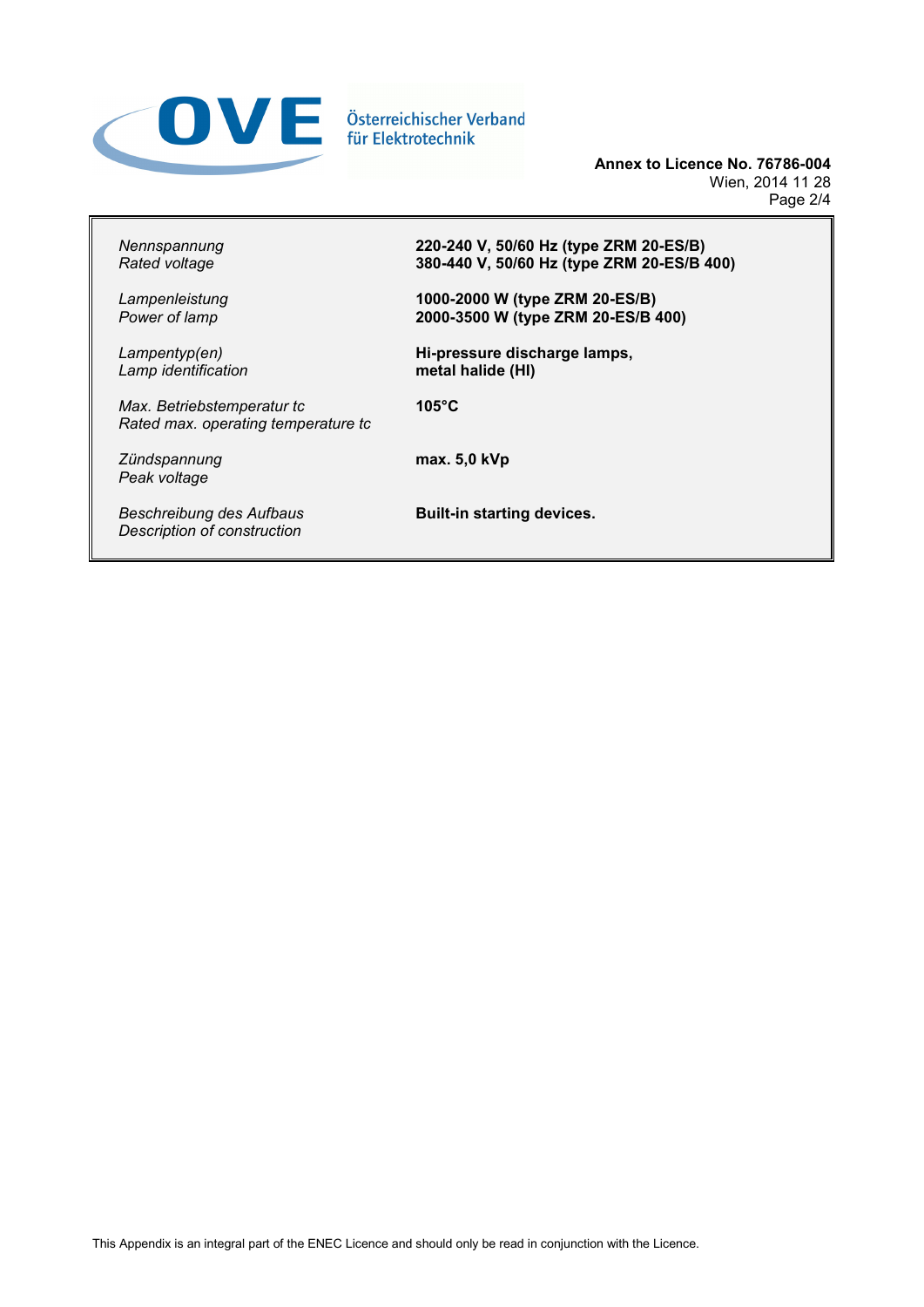

**Annex to Licence No. 76786-004** Wien, 2014 11 28 Page 3/4

| Bauteil<br>Component | Code<br>Code                                                      | Hersteller<br>Manufacturer | Typenbezeichnung<br><b>Type Reference</b> | Konformitätszeichen<br>Mark(s) of conformity |
|----------------------|-------------------------------------------------------------------|----------------------------|-------------------------------------------|----------------------------------------------|
| Housing material     | <b>GE Plastics</b><br><b>LEXAN 221R</b><br>- C<br>(Polycarbonate) |                            | <b>Checked within appliance</b>           |                                              |
|                      | C                                                                 | <b>Idemitsu</b>            | Tarflon IR 1700<br>(Polycarbonate)        | <b>Checked within appliance</b>              |
| Terminals            | в                                                                 | <b>Ensto Electric</b>      | 612<br>AC 750V, 16mm <sup>2</sup>         | <b>FIMKO</b>                                 |

A The component is replaceable with another one, also certified, with equivalent characteristics.<br>B The component is replaceable if authorised by the test house.

- B The component is replaceable if authorised by the test house.<br>C Integrated component tested together with the appliance.
- C Integrated component tested together with the appliance.<br>D Alternative component.
- Alternative component.